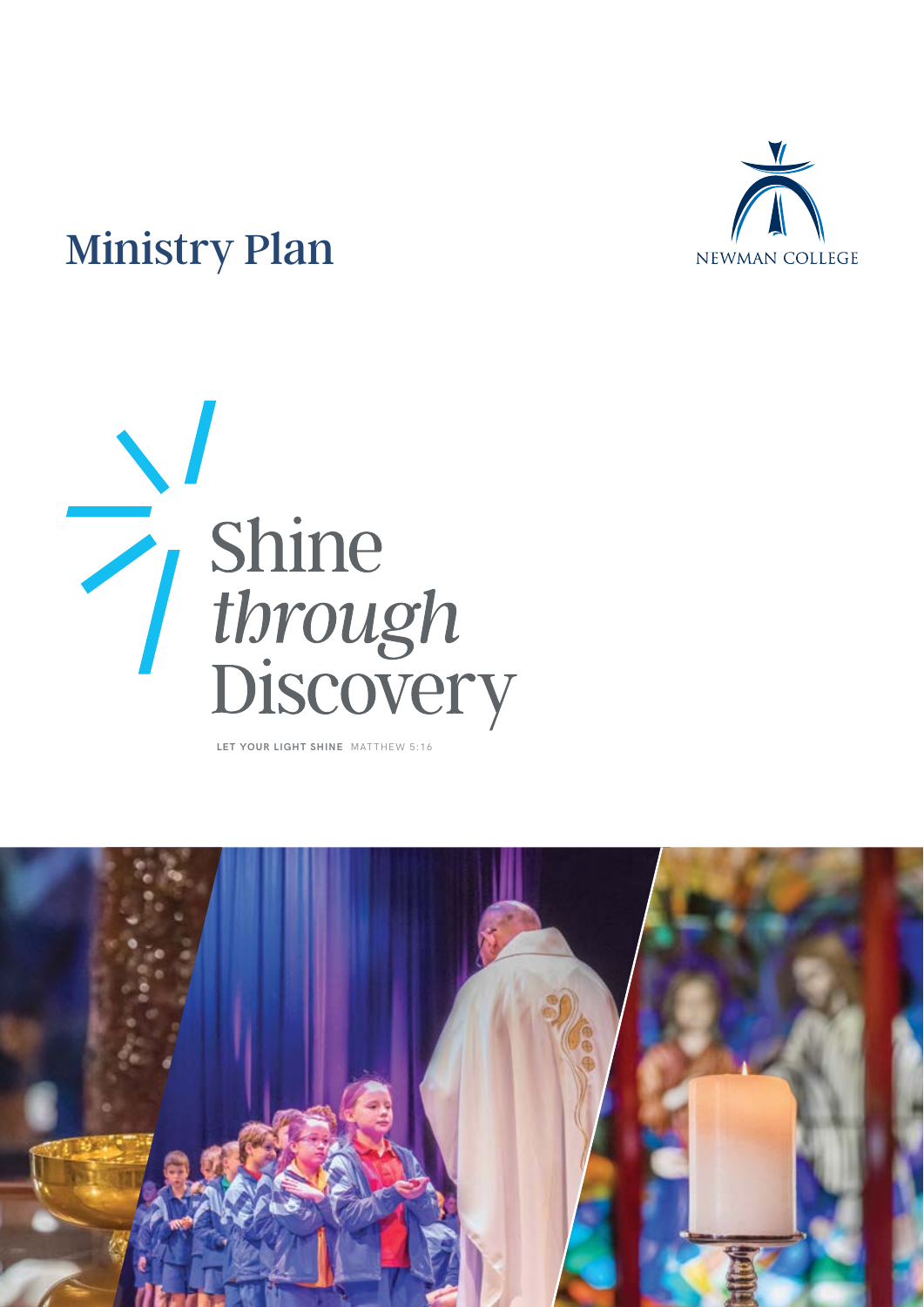*Here I am, the servant of the Lord; let it be with me according to your word.*  LUKE 1: 38

Newman College is a Catholic school educating in the Marist tradition which endeavours to lead students to know and love Jesus Christ. With Mary as our model in faith, we encourage students to grow into the fullness of their humanity in an educational environment where they feel welcomed, accepted and valued.

The Newman College Ministry Plan is designed to provide our College Community with a framework through which to engage and live-out the Gospel of Jesus Christ.

Its outcome may not be measured during the students' College life. It is our aim that the values of faith, love, hope and service will manifest themselves during the students' lifetime, and that their Catholic, Marist school experience will be one that transforms and animates them to be people of the Gospel.





**LET YOUR LIGHT SHINE**<br>MATTHEW 5:16

## *Welcome*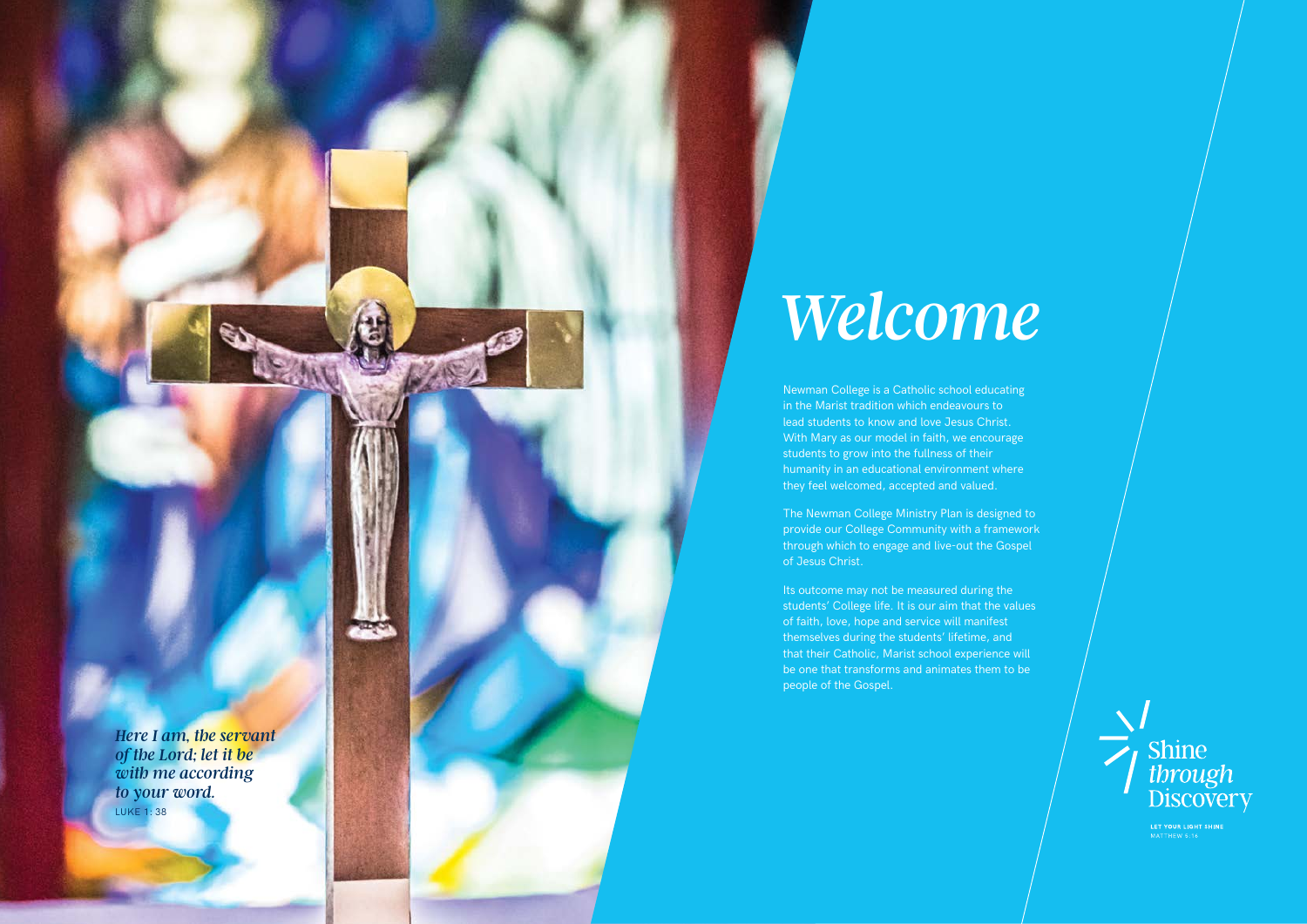*Arise, awake, and Christ will shine on you.*  EPH 5: 14

# The



Newman College is a Catholic community in the Marist tradition that is animated by its commitment to the Gospel of Jesus Christ. In having taken the name of Blessed John Henry Newman, we are inspired by the call to move 'through shadows and images to truth' in Jesus Christ. The purpose of the Newman College Ministry Plan is to animate in identifiable ways the intents that underpin our College Mission Statement. More specifically the central role of Ministry is highlighted by the following aims of the College Annual Improvement Plan.

## *A Catholic School Educating in the Marist Tradition*

To invite full participation of all members of the Newman College community into the life, mission and values of the Catholic Church. **CATHOLIC IDENTITY**

> To provide all members of the Newman College community with opportunities to deepen their knowledge of the distinctive way in which the charism of Saint Marcellin Champagnat calls 'all to Jesus through Mary'.

**MARIST CHARISM**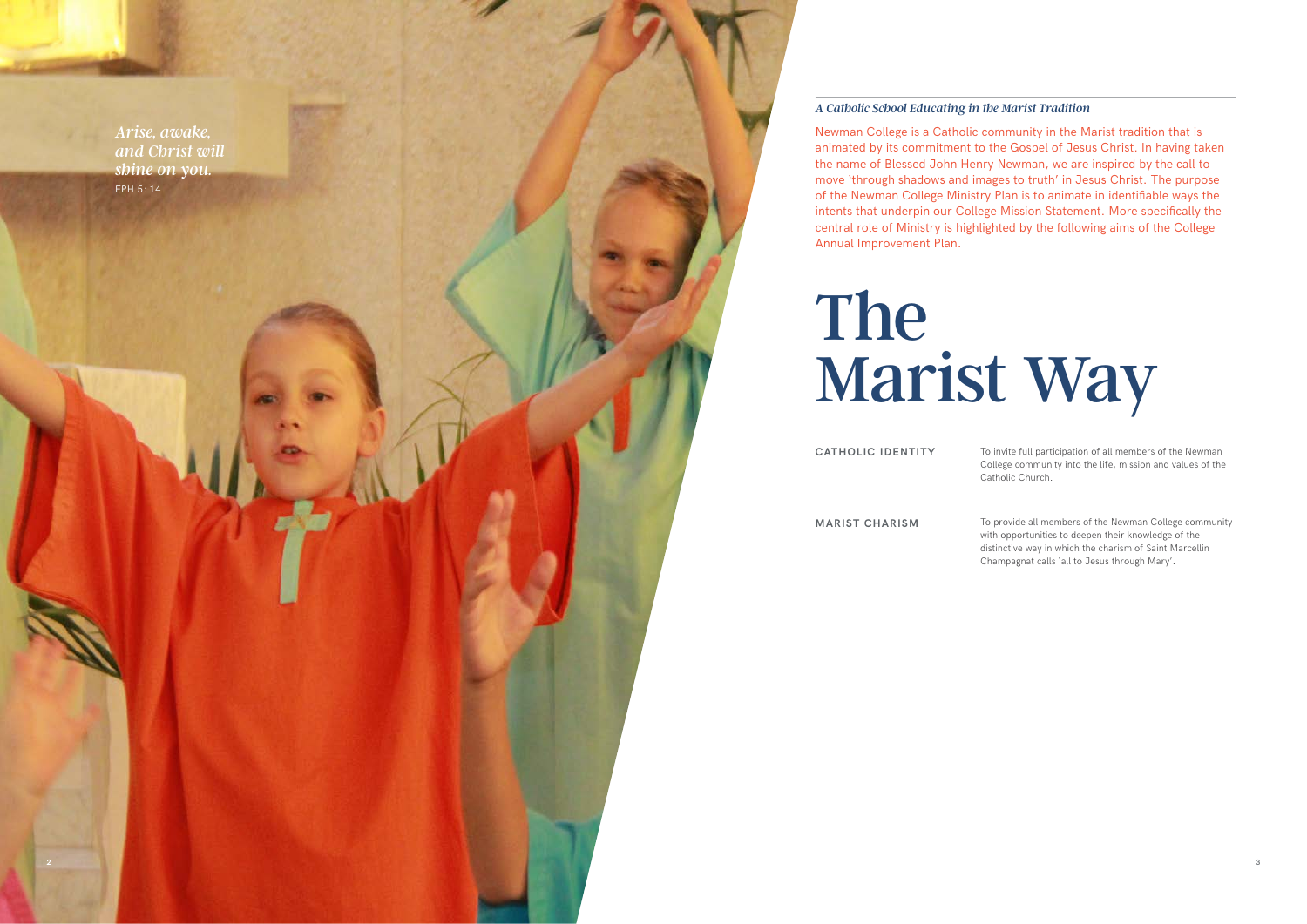To provide a Ministry program that is shaped as a practical response to the imperatives of the Gospel that invites students and the wider College community into diverse experiences of faith formation.

## *Aims of the Newman College Ministry Plan 2018 – 2020*

| <b>PRAYER &amp; SACRAMENTS</b>              | Providing opportunities to deepen faith in Jesus Christ<br>through prayer, sacraments and liturgies.                                                                                                                                             |
|---------------------------------------------|--------------------------------------------------------------------------------------------------------------------------------------------------------------------------------------------------------------------------------------------------|
| <b>FAITH EDUCATION</b>                      | Providing a relevant and innovative Religious Education<br>curriculum.                                                                                                                                                                           |
| <b>PARISH LIFE</b>                          | Actively engaging in partnerships with parishes across<br>the Archdiocese of Perth.                                                                                                                                                              |
| <b>FAMILY &amp; COMMUNITY</b>               | Inviting and supporting the involvement of parents<br>and care-givers in the faith-development of their sons<br>and daughters.                                                                                                                   |
| <b>CHRISTIAN SERVICE</b><br><b>LEARNING</b> | Seeking and opening opportunities for service and<br>community engagement which stimulates a passion for<br>social justice, and heightens awareness of the possibilities<br>for life-long service in the community, both now and<br>post-school. |
| <b>EX-STUDENTS</b>                          | Linking current and ex-students through the provision<br>of shared faith and service opportunities.                                                                                                                                              |

## Outlook

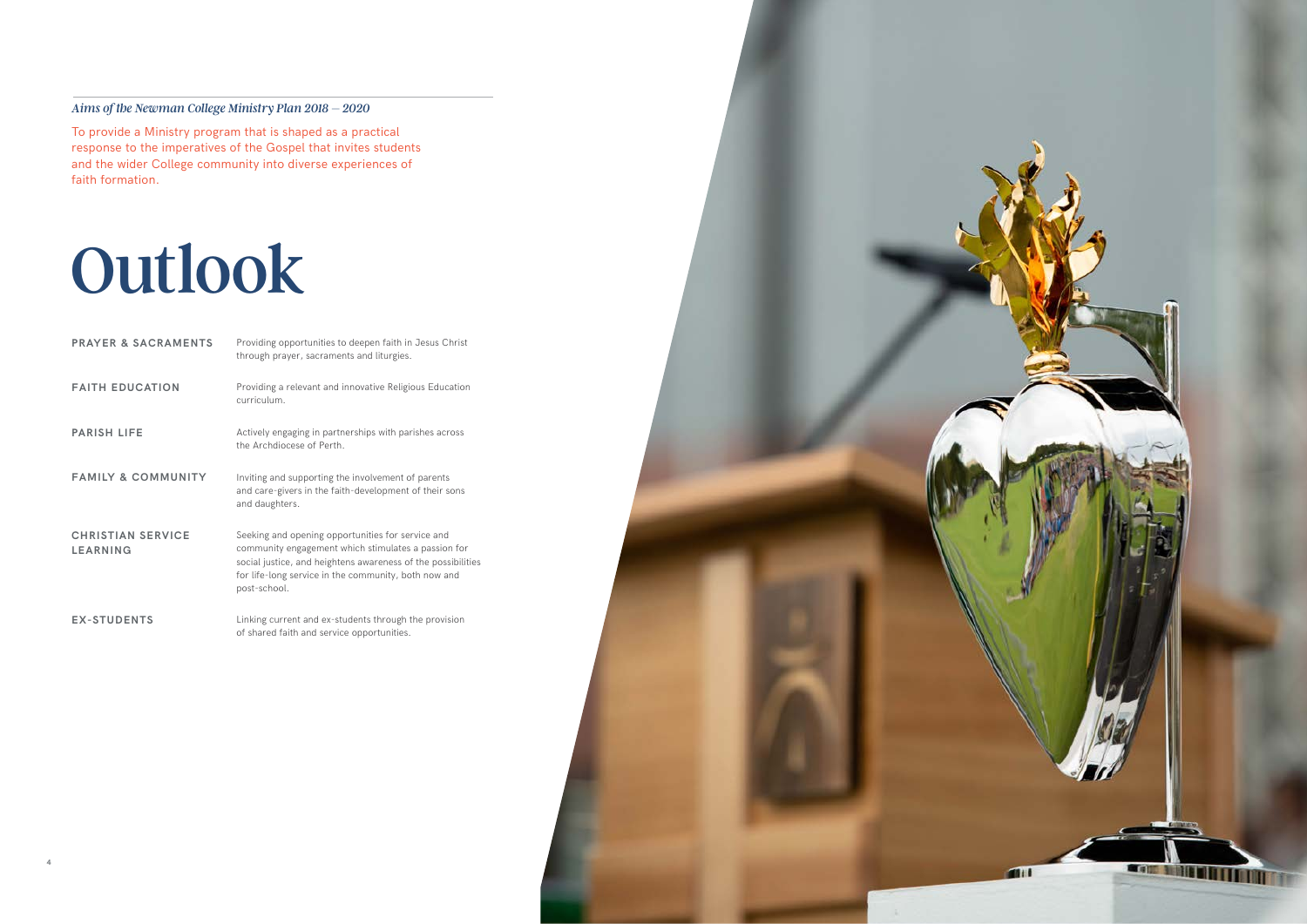## **AREA 1 EVANGELISATION**

- Developing formation opportunities for members of the Marist Association of St Marcellin Champagnat.
- A commitment to growing the life of the Marist Association.
- Involvement of members of the College community at the weekly Thursday morning Mass.
- Training Acolytes, Altar Servers and Extraordinary Ministers of Holy Communion.
- Development of School Sacramental Program.
- Facilitation of whole-school, Guild and class liturgies.
- Support and assist in pre and post-World Youth Day Archdiocesan initiatives.
- Developing reflection days and senior Retreat Programs.
- Broadening opportunities for staff faith formation.
- Collaboration with 24:7 Youth Ministry and the Youth Mission Team.

## **AREA 2 PARISH LIFE**

- Development of a Years' 6 8 Youth Group linked to both school and the life of local parishes.
- Link the Newman Advocacy Group in partnership with local Parishes and Primary feeder schools.
- Development of Marist Youth Ministry (MYM) Perth.
- Collaboration with Catholic Youth Ministry, Archdiocese of Perth.

Commencing in 2018 the Newman College Ministry Plan will seek to animate the following areas of College life:

## *Ministry Plan*

## **AREA 3**

## **RELIGIOUS EDUCATION**

- Assisting staff in maintaining ongoing RE Accreditation through Catholic Education Western Australia.
- Support Professional Development opportunities for staff, e.g. relevant pedagogies of religious education, catechetical understandings and Liturgy Preparation.
- Ongoing professional development opportunities for staff.

## **AREA 4**

## **COMMUNITY OUTREACH / ADVOCACY**

- Development and implementation of all outreach programs through LifeLink.
- Commitment of three years to an international Immersion to the Philippines.
- Ongoing financial support to Caritas Australia, Marist Solidarity, St Vincent De Paul and the KUYA Centre for Street Kids.
- REMAR Youth Ministry Program.
- 
- Guild advocacy and fundraising events. Dominican Special Needs Youth Group.
- Interagency collaboration with St John of God Health and the University of Notre Dame Campus Ministry.
- Development of Marist Youth Mentor Program.

## Ministry Plan

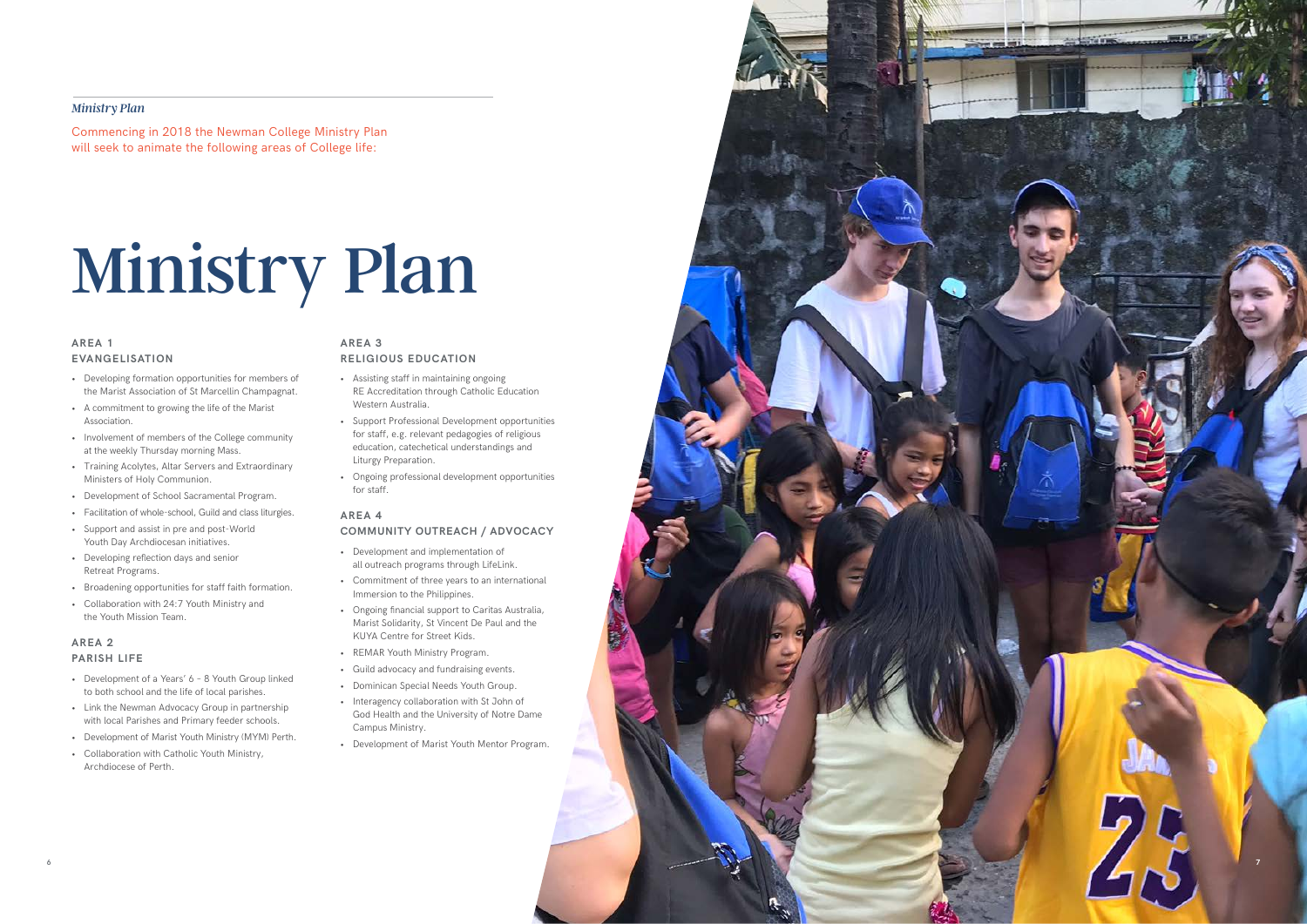This group will develop and implement a comprehensive plan for the course of the next three years – 2018-2020. Each teacher at the College will have their responsibilities and Key Performance indicators built into their Growth Plans.

## *Together*

*As the Father has loved me, so I have loved you: abide in my love.* JOHN 15: 9

The Newman College Ministry Group will be led by the Deputy Principal | Mission and Catholic Identity, and will have a whole school representation:

- Religious Education Coordinators (Primary & Secondary)
- Campus Minister
- Leader of Youth Ministry and Advocacy
- College Youth Chaplain
- Student Leaders:
- Leaders of Wellbeing
- Parent representatives
- Clergy representative



Faith and Liturgy and Social Justice Captains

## Ministry Group

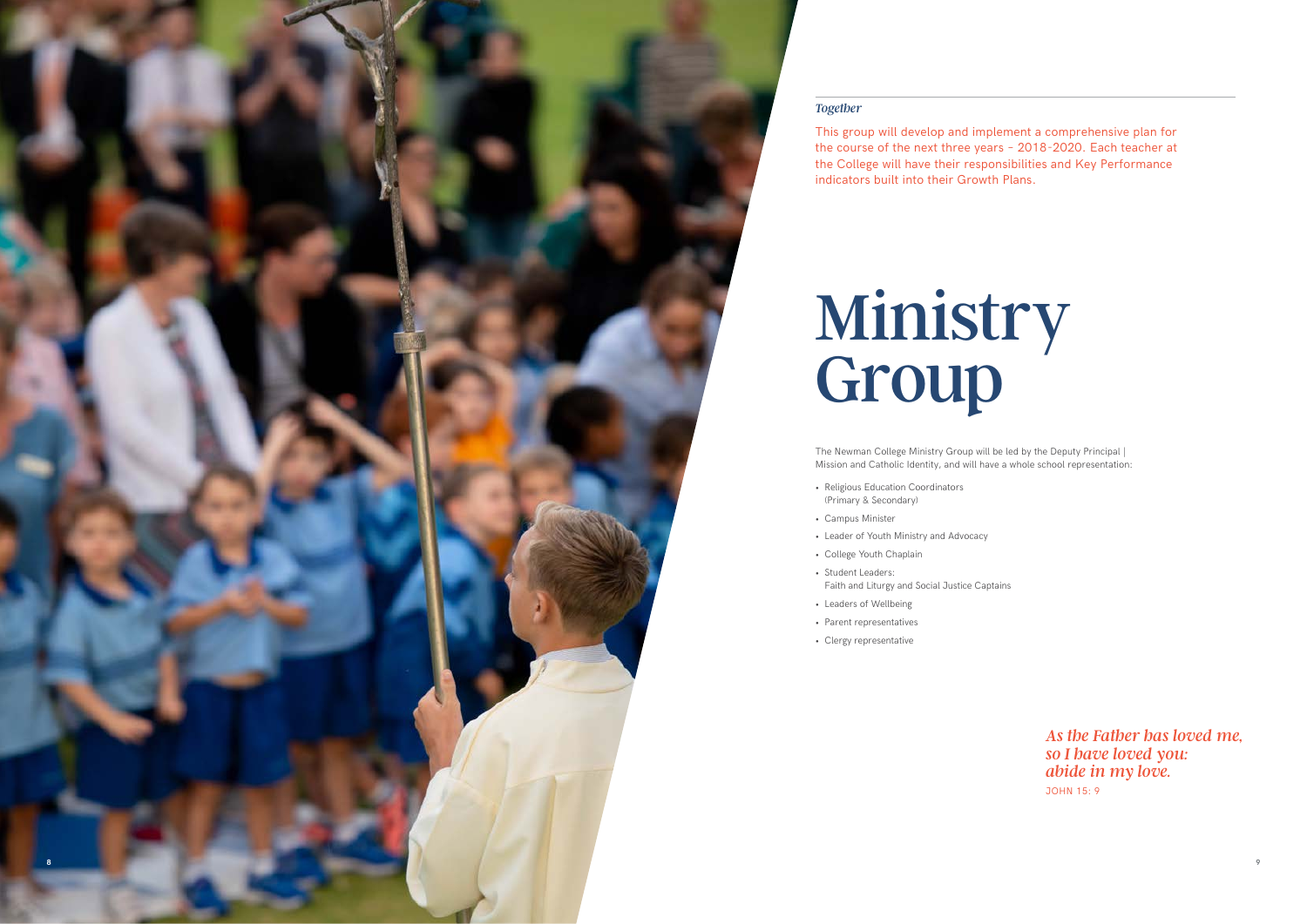We encourage the members of the Newman College community to be involved in an ongoing decision making process for all issues surrounding Ministry and Outreach.

• Community Service as advocates for others and the community.

- **EXPERIENCE** Facilitate opportunities for students to be directly involved in activities where they engage in faith life that encourages:
	- Lifelong Parish involvement, access to sacraments and prayer life.
- **REFLECTION** Give students the skills and opportunities to critically reflect on their experiences, enabling them to integrate the meaning of these experiences into their ongoing journey of faith and life. This reflection is to have a theological basis in light of:
	- Living faith, Theology, Philosophy and Scripture.
	- A worldview of informed opinions.
- **DISCERNMENT** Equip students with the knowledge and faith required to make informed personal judgements about issues they have confronted during their practical experience. Key questions to consider:
- **ACTION** 'Where to from here?'. Can this experience be an ongoing part of my life? Do I want to get involved at a different level? Areas for action could be: • Involvement in Parish Life, Service and Advocacy.



- 
- Catholic Social Teaching.
- 

- How does a commitment to sacraments and prayer life assist me in my contemporary life?
- Who are the ones suffering and what are the causes for it?

• Awareness and Education, Immersion Opportunities.

## *With Purpose*

## Methodology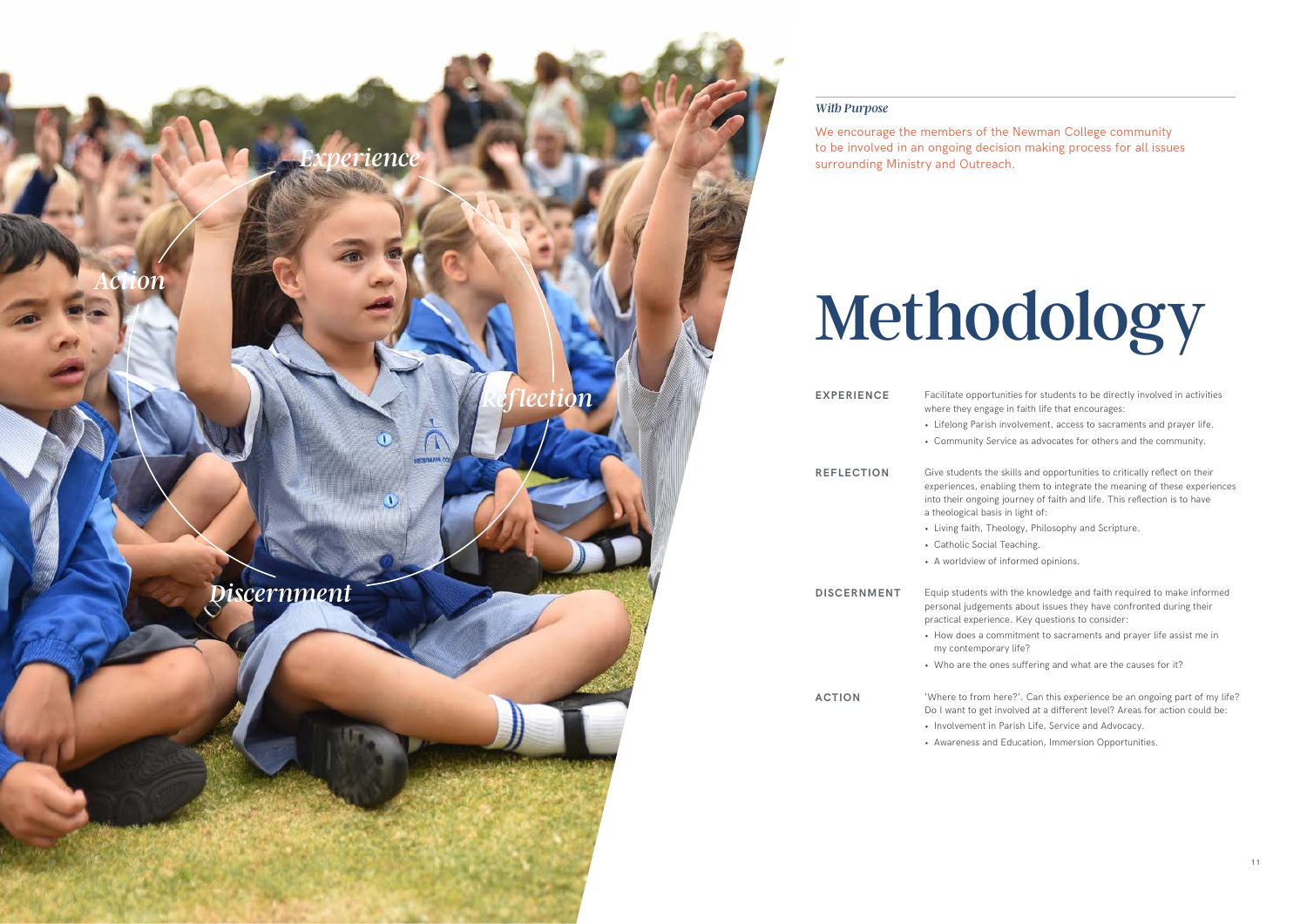Through Catholic schools, we seek to foster a Christian mentality in our society, and to encourage young people to contribute more broadly to the development of the kind of world envisaged by Christ. One of the key tasks of the Catholic school is to form Christian men and women committed to the love, compassion and justice of the Gospel of Jesus Christ. BISHOPS' MANDATE (2009, P. 7 )

## *Bishops' Mandate*

### **A CALL TO A LIFE OF SPIRITUALITY, PRAYER & SACRAMENT**

To develop an inclusive space in which all within the Newman College community are called to deepen their journey of faith through a variety of liturgical celebrations that maintain and strengthen a culture of prayer across the school community.

## **PARISH LIFE**

To cultivate reciprocal relationships with parishes to support students in actively engaging in the life of their parish.

### **RELIGIOUS EDUCATION CURRICULUM**

To ensure that the Religious Education Curriculum provides an innovative space that fosters engagement, critical inquiry and a deepening of the faith life of each student.

### **ADVOCACY, SOCIAL JUSTICE & SERVICE-LEARNING PARTNERSHIPS**

To provide a framework for social action that is inspired by Gospel values, which seeks to provide the Newman College community with local opportunities to collaborate in ministries of outreach of the Catholic Church.

## Catholic Life *&* Culture

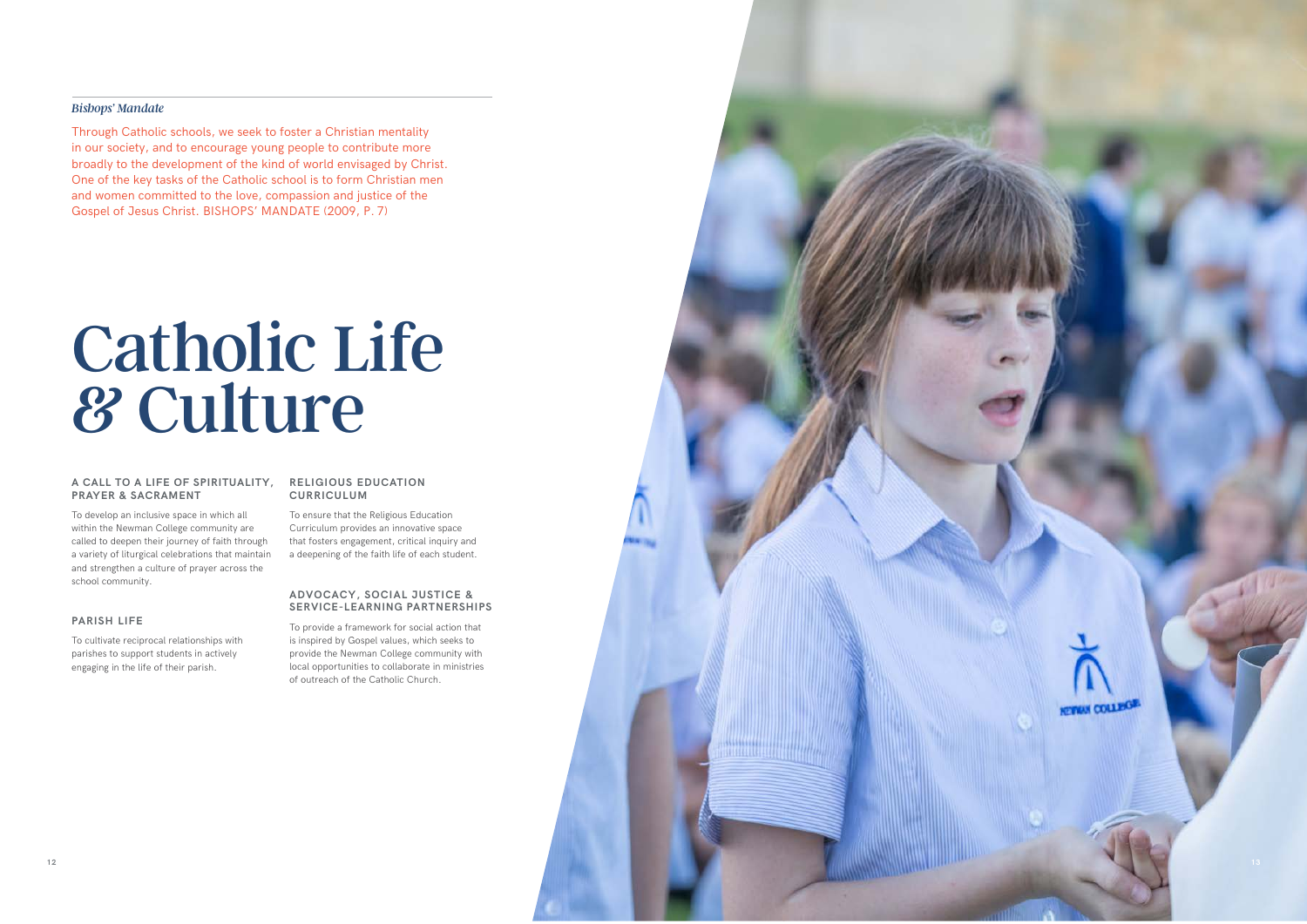## Guided by Catholic Teachings and Marist Imperatives

"We Marists are a vital faith community, an expression of Church that embraces God's mission with Marian joy, hope and audacity. Our discipleship of Jesus Christ and the priorities of all our ministries are inspired by the Gospel passion and compassion which fired St Marcellin Champagnat". (P.6)

## *We Marists: Marist Association of St Marcellin Champagnat*

"The heart of Marcellin Champagnat's mission was 'to make Jesus Christ known and loved', seeing education as the means for bringing the experience of faith to young people and helping them become good Christians and good Citizens." EMY #110

"Following Jesus is a response to a personal call. This is what sets apart the way that Jesus taught and is also a distinguishing characteristic of the pastoral mission that we undertake and our ways of accompanying young people whom we prepare for beginning their life's journey." EMY #179

## **EVANGELISATION**

Evangelizers in the Midst of Youth (2011)

> "Mary inspired in the first Marists a new vision of being Church which was modelled on that of the first Christians. This Marian Church has the heart of a mother: no one is abandoned."

WFTR #114

"Marist spirituality, being apostolic, is lived out on mission. The mission of Marist apostles is born in the experience of being loved by God and of our desire to actively participate in the mission of Jesus. Like Jesus we recognise the urgings of the Spirit within, calling us to be witnesses to this Good News." WFTR #124



## **MARIST CHARISM**

Water from the Rock (2007)

## *Guidance*

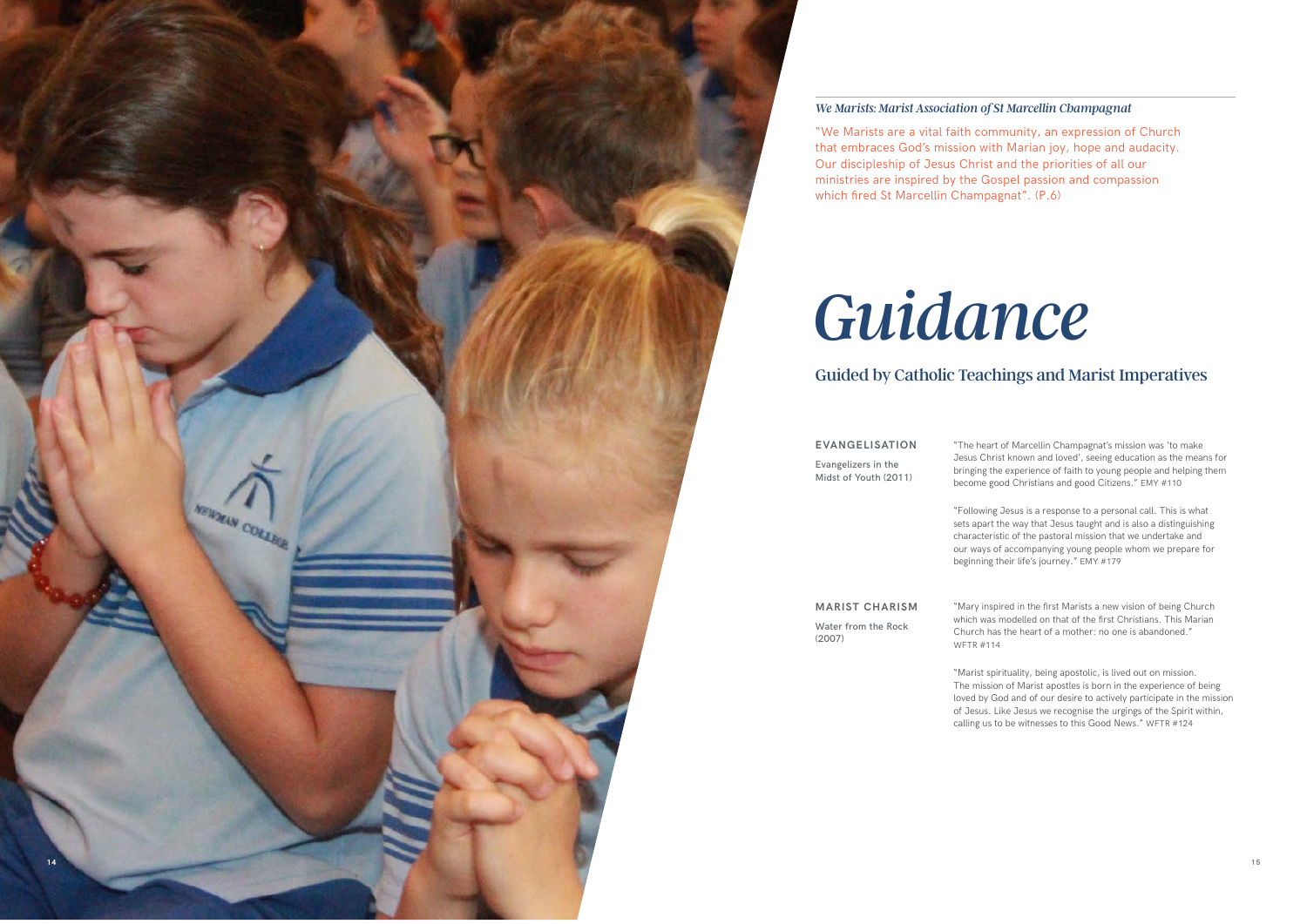This Marist characteristic inspires the principle of 'challenge' as we find enthusiasm for our work: we are reminded by Marcellin's zeal and devotedness and we strive forward, relishing the challenges ahead.

## *Love of work*

## Our Marist Principles

This Marist characteristic inspires the principle of 'collaborate' as with a pedagogy of presence and family spirit, united in Christ's love, we can build a community with a spirit of friendliness and collaboration, enabling young people to become responsible for their own formation.

## *Family Spirit*

These Marist characteristics inspire the principle of 'celebrate' as the spirituality of simplicity shapes our whole lives whereby in humility, we seek to know ourselves in our strengths and weaknesses and readily accept the help we may need. In being present to this spirituality and to others in communion, we can authentically celebrate our dual moral purpose of faith and learning.



### *Simplicity, Presence*

This Marist characteristic inspires the principle of 'create' as when we draw nearer to Mary, we can understand and be motivated by the animated and creative example Marcellin set. We too can be daring and decisive, bold and innovative, like Mary and Marcellin.

## *In the way of Mary*

Newman College is a Catholic school educating in the Marist tradition. We strive to animate our delivery of learning, teaching and wellbeing, as one which is innovative and creative, underpinned by contemporary and relevant pedagogy. Our Vision for Learning 'Shine through Discovery' – Let your light shine (Matthew 5:16) inspires our faith and learning community to Challenge, Collaborate, Create and Celebrate who we are and what we seek to achieve.

The scripture passage Let your light shine (Matthew 5:16) encapsulates our aspiration for our community to let their gifts and talents shine, represented through the image of the light. It is this light that will guide our students to personalised learning pathways that will give them the very best opportunity to be successful lifelong learners and agents of change. In the process, we will challenge and inspire them to reach the plan God has for them.

Pedagogical principles are methods and approaches used to reflect learning. These thoughtful relevant principles inspire the design of flexible learning environments that create spaces where our teachers and students come together as co-learners. We recognise that 'our walls no longer mark the boundaries of our classroom' and consequently active exploration of ideas fosters creativity and encounter.

## Challenge—Collaborate—Create—Celebrate